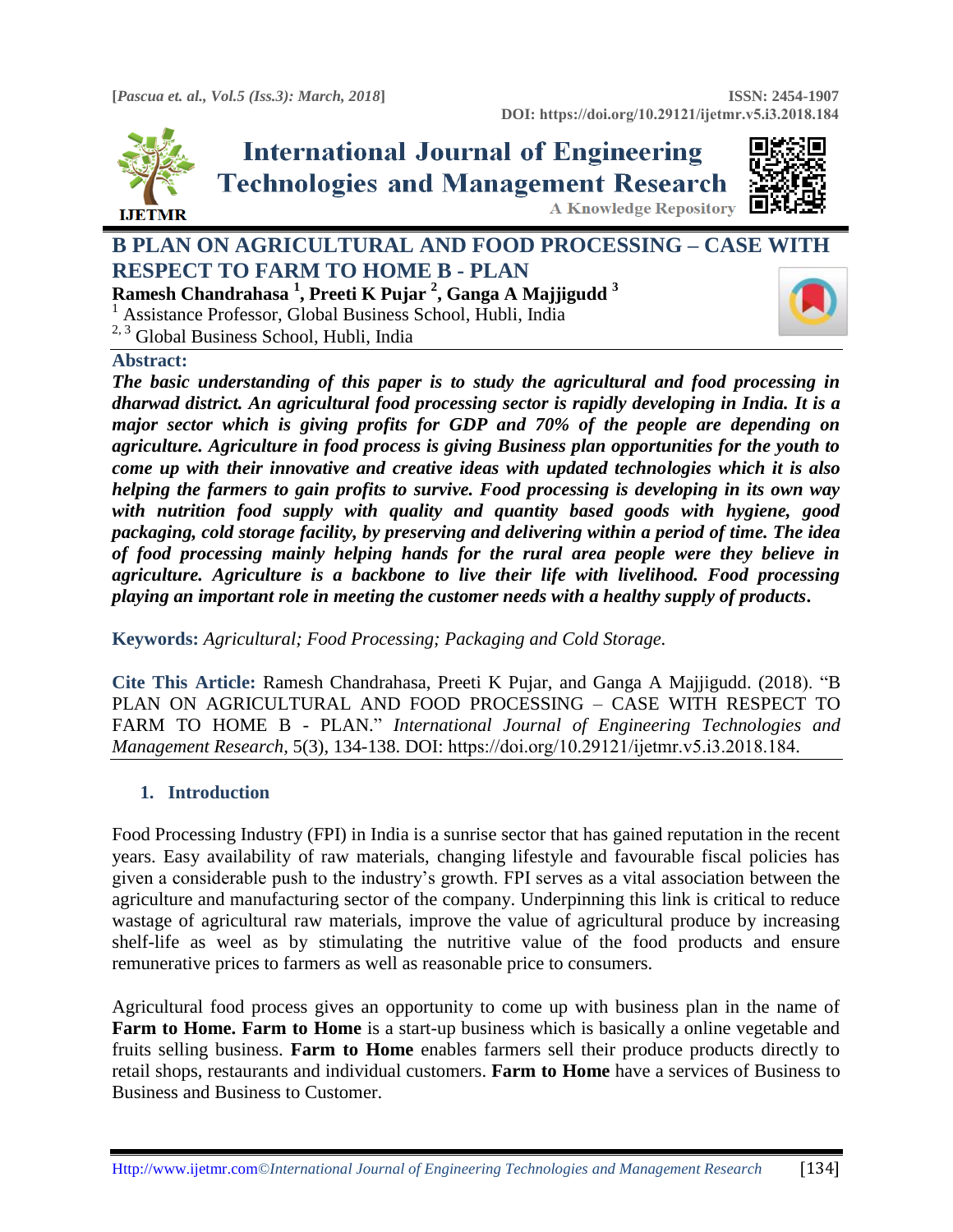**[***Pascua et. al., Vol.5 (Iss.3): March, 2018***] ISSN: 2454-1907**

**Farm to Home** Services Private Limited - Wholesaler of featured products, vegetables & other products in Karnataka. The company can have a network of more than 1,000 surrounding farmers. The portal also provides data feeds to these farmers about which crop to be grown where and when to grow and what fertilizer should be used – to get the optimal price from the market. It can work with farm produce organizations.

**Farm to Home** says, "Eating fruits and vegetables with harmful pesticides can cause deadly diseases like cancer". Therefore, start- up delivers farm-fresh, organic, chemical-free and refrigerator-packed fruits and vegetables at customers' doorstep. Customers can place orders through the venture's customer care number or through its website.

# **2. Objective of Agricultural and Food Proceeding**

The major objective of this B-plan is to help the farmers as we know that farmers are committing suicide because of the rise in the price level and the consumers end are not reaching them and also agents are making money by demanding high price for hybrid goods . We are trying to give minimum based price for farmers so they can afford and also give buyback assurance once the customer base grows. Mainly looking towards at North Karnataka farmers were they are facing problems with kalasabanduri in cities like: Hubli, Nargund, Navalgund and surrounding areas. And also making farmers to understand about the customers demand for supply of products and helping them to know what all are the required technologies to use in the agricultural sector.

- **Our Mission:** To provide Organic and chemical free Vegetables and Fruits to the Society and help to healthy society.
- **Our vision:** A quality product.
- **3. Procedures About the Company**

# **3.1. Product**

Product procurement process is responsible of Procurement team (W1). The team will start to procure from a farmer who is particularly assigned by Farm to Home. Team collects the vegetables and fruits. If all the requirements are available then product procurement is processed and product will arrive to Farm to Home. If vegetables and fruits are not available as per the indent requirements, collect required goods in APMC.

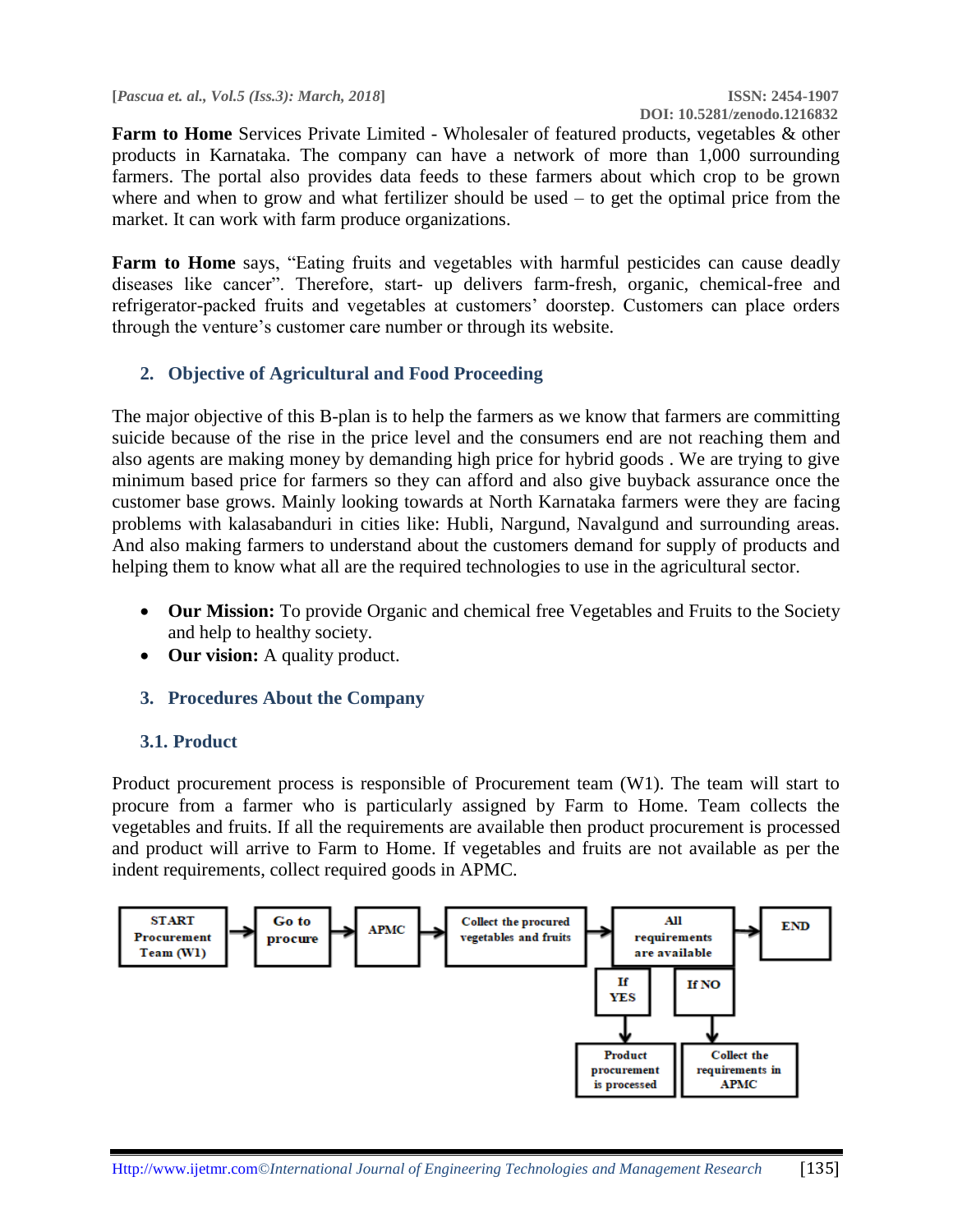#### **3.2. Promotion**

Promotion process is responsibility of Field Executives **(F1)**. The promotion is done for both Business to Business (B2B) and Business to Customer (B2C). Farm to Home target B2B to fulfill their day-to-day requirements & also target B2C to get working women's. The promotion process is done to B2B keeping stalls in public, exhibition and promotion process is done to B2C approaching door to door directly with pamphlet. B2B customers are Hotels, General Stores & Temples. B2C customers are Apartments, Banks & Garments. After approaching give the detail explanation of products, prices of products like minimum orders, discount & offers and details of delivery. And then collect the contact number of customers for database.



#### **3.3. Pricing**

Pricing process is responsibility of CEO & COO. Purchase prices are taken into consideration and also addition of grading and transportation charges and minimum profits percentage.



#### **3.4. Indent**

Indent process is responsibility of Operation Manager (M1). Inventory is received from farmers at Farm to Home. Once the inventory is received physical inspection of received goods against indent is done, order reconciliation is done. Then the classification of vegetables and fruits will be conducted according to grades. Vegetables and Fruits are graded as Grade A& Grade B. Then, if expected quantity is available, the indent order is processed. If there is shortage of quantity of goods, then required goods are purchased from sources at APMC

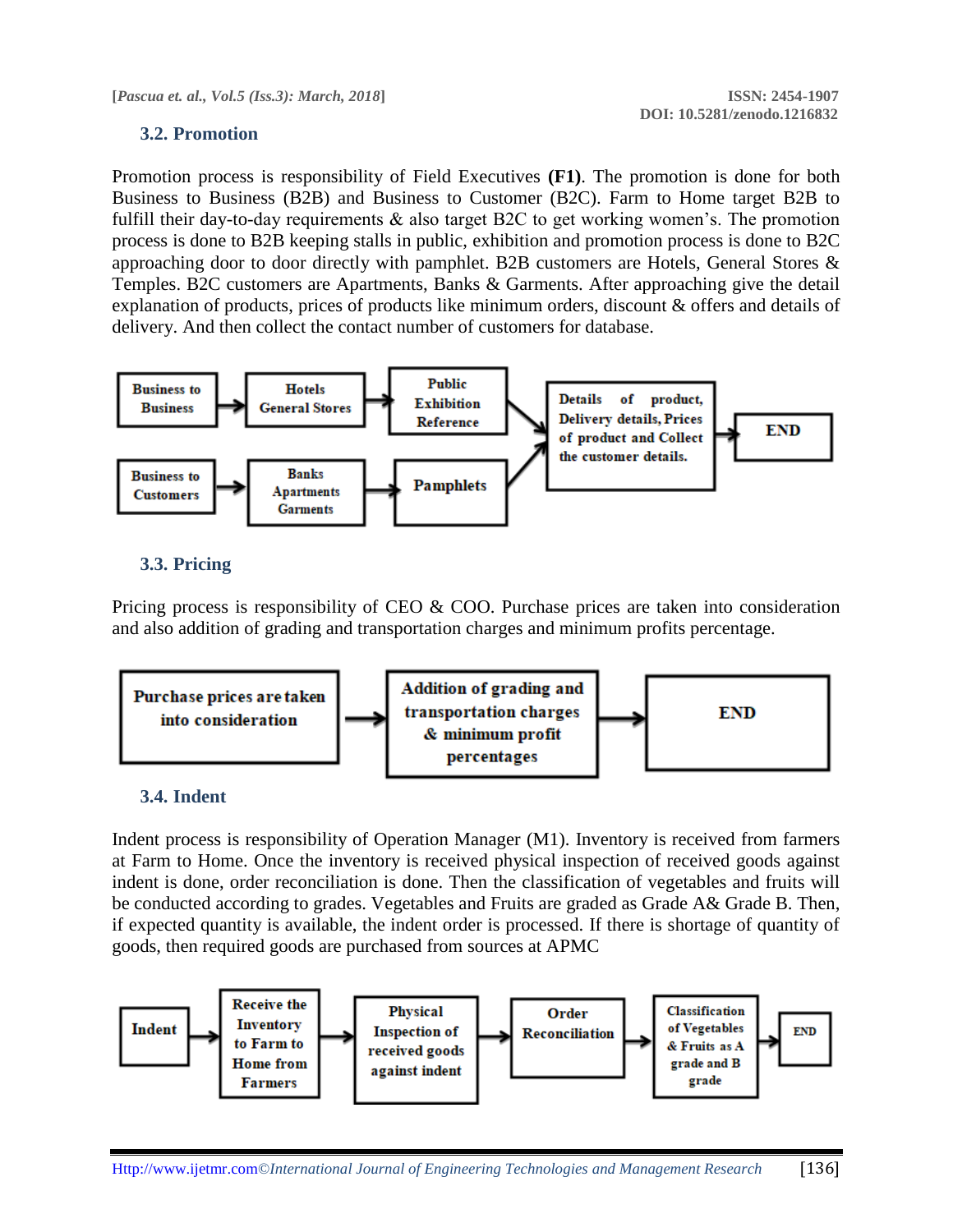**[***Pascua et. al., Vol.5 (Iss.3): March, 2018***] ISSN: 2454-1907**

#### **3.5. Order Receiving**

Receiving the orders is responsibility of Tele caller /CRM. Orders are received through Call, SMS, Whatsapp & App. Once the orders are received, are entered into Farm to Home software with respect to B2B & B2C. Indent and order sheet are obtained.



#### **3.6. Deliver**

Delivery process is responsibility of Operation Manager. Operation Manager assigns each order to the supervisors according to B2B & B2C. The packaging is done according to individual order. The B2B & B2C orders are classified and billing is done accordingly. Loading of vehicle and mapping is done and dispatched. If orders are delivered on scheduled time then order is processed. If any problem occurs then the adjustment for vehicle and orders are delivered. Once all the goods are as per customer's expectation, then deliver the goods and collect money through Cash in hand, Paytm or Point of sale (Swipe). If customer wants to replace or return, then deduct the price of replaced or returned goods. Then return of (empty) vehicle to the FARM To HOME. Customer comments (voice) are recorded to operation manager. The vehicles collect the empty trays and return to Farm to Home.



# **3.7. Inventory Management**

Inventory Management process is also responsibility of Operation Manager. After delivering the orders, the next step is to weigh all the remaining goods. If all the goods are usable then it is stored in refrigerator. If goods are unusable, then it is treated as dump.